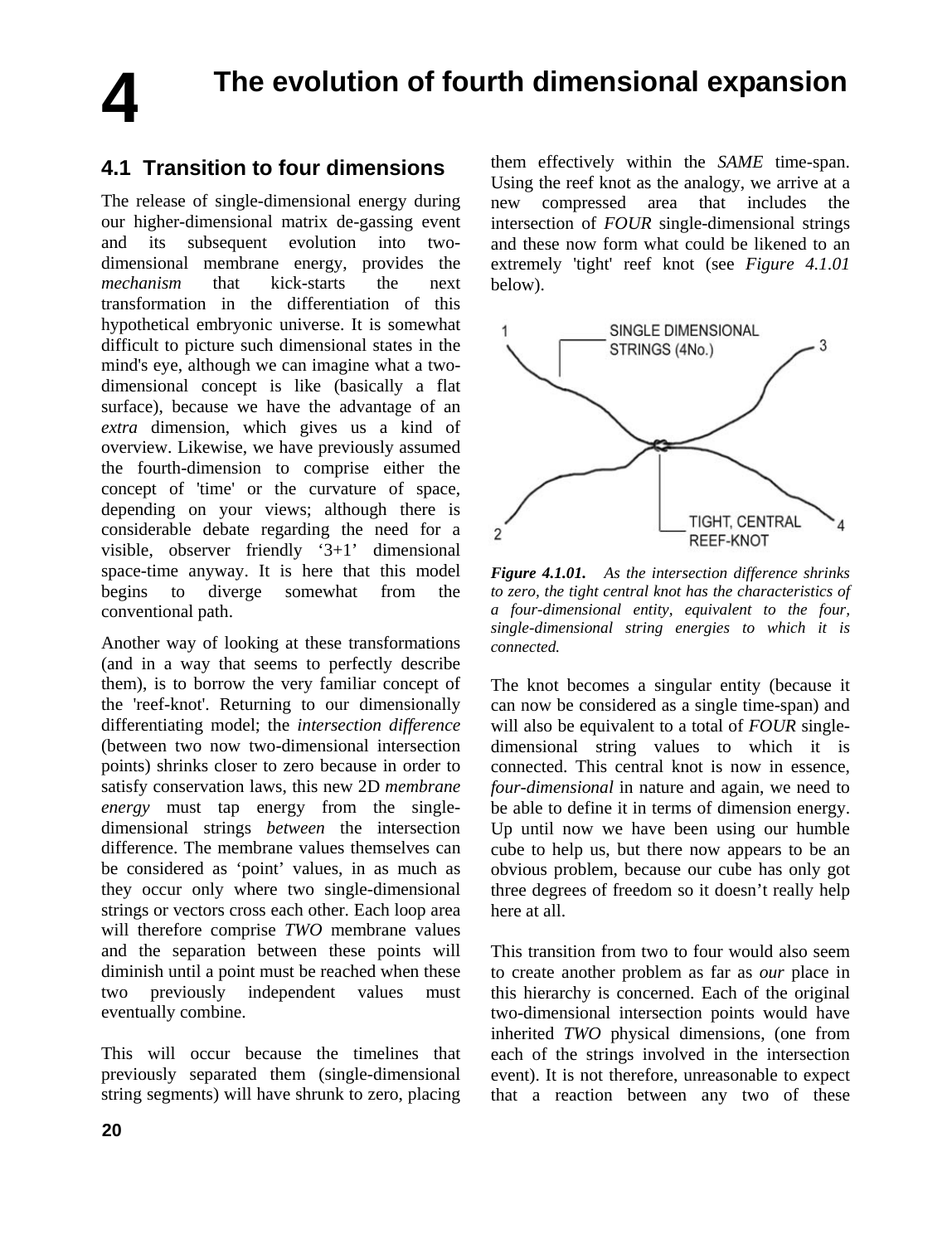individuals (the 2D membrane values that were originally separated by and at the same time both components of an intersection difference); to follow suit and result in the formation of a new entity that will evolve with a total of *FOUR* physical dimensions - the sum of those derived from each of the two approaching intersection points.

Perhaps the most puzzling outcome of this event, is that this would seem to *JUMP* a rung on the ladder of hierarchy; missing out as it were, the dimensional part of the universe in which we would expect to find ourselves (setting aside for the moment the currently allotted fourth dimensional concept of time which is not now of course, defined as such within this model). It seems rather unlikely that the universe would purposely just lose a physical dimension along the way, when two lower dimensional entities collide or combine. This seems to suggest that there is something rather subtle going on within this evolutionary process and we will come to this point shortly. Continuing logically along this line of thought, this  $2D + 2D$  event must logically produce a higher dimensional state, now with a total of *FOUR* conserved physical dimensions, which would at first glance, appear to skip a level. A four dimensional universe (sans time), would seem to have a *surplus* physical dimension when compared to ourselves. If this is not the dimension of time, how would such a phenomenon manifest itself and how could we best describe it? How could we as threedimensional observers, best compare this new set of characteristic to?

## **4.2 Scale**

This question as to 'what is' the fourthdimension, has been debated for centuries and although we tend to these days think immediately of 'time' as the fourth-dimension, this has not always been the case. The works of Aristotle and Euclid are perhaps the earliest references we have on the subject, although they both more or less dismissed the possibility out of hand. Later, Ptolemy even went as far as to provide proof against the concept, by inviting his reader to draw three lines each perpendicular to each other - and then asked them to try and add a fourth, perpendicular to the original three. This is of course, impossible. The cusp of the nineteenth and twentieth centuries produced a flurry of interest in the fourth-dimension and perhaps its most famous proponent was the mathematician Charles Hinton who is often better remembered for his colourful and somewhat unorthodox private life. He did however, produce a lasting legacy, by inventing a name for what is known as the 4D 'hypercube<sup>1</sup>' which was often used as a tool in trying to visualize the fourth-dimension by first examining how a simple cube might be experienced by two-dimensional beings. This he called the *tesseract* and can basically be described as a generalization of our own 3D version of this box. One way of projecting this geometry into twodimensionality is known as the *shadow method* and a version of this will be borrowed here in order to help illustrate what will be this model's definition of its own evolved fourth-dimensional level (see *Figure 4.2.02* below).



*Figure 4.2.01 The 'shadow method' version of Charles' Hinton's tesseract clearly illustrates this model's definition of the fourth-dimensional level.*

The *tesseract* actually defines this model's fourdimensional concept rather well, because this needs to be a characteristic that affects the other three dimensions all to an equal degree. Ptolemy showed that it didn't work by attempting to add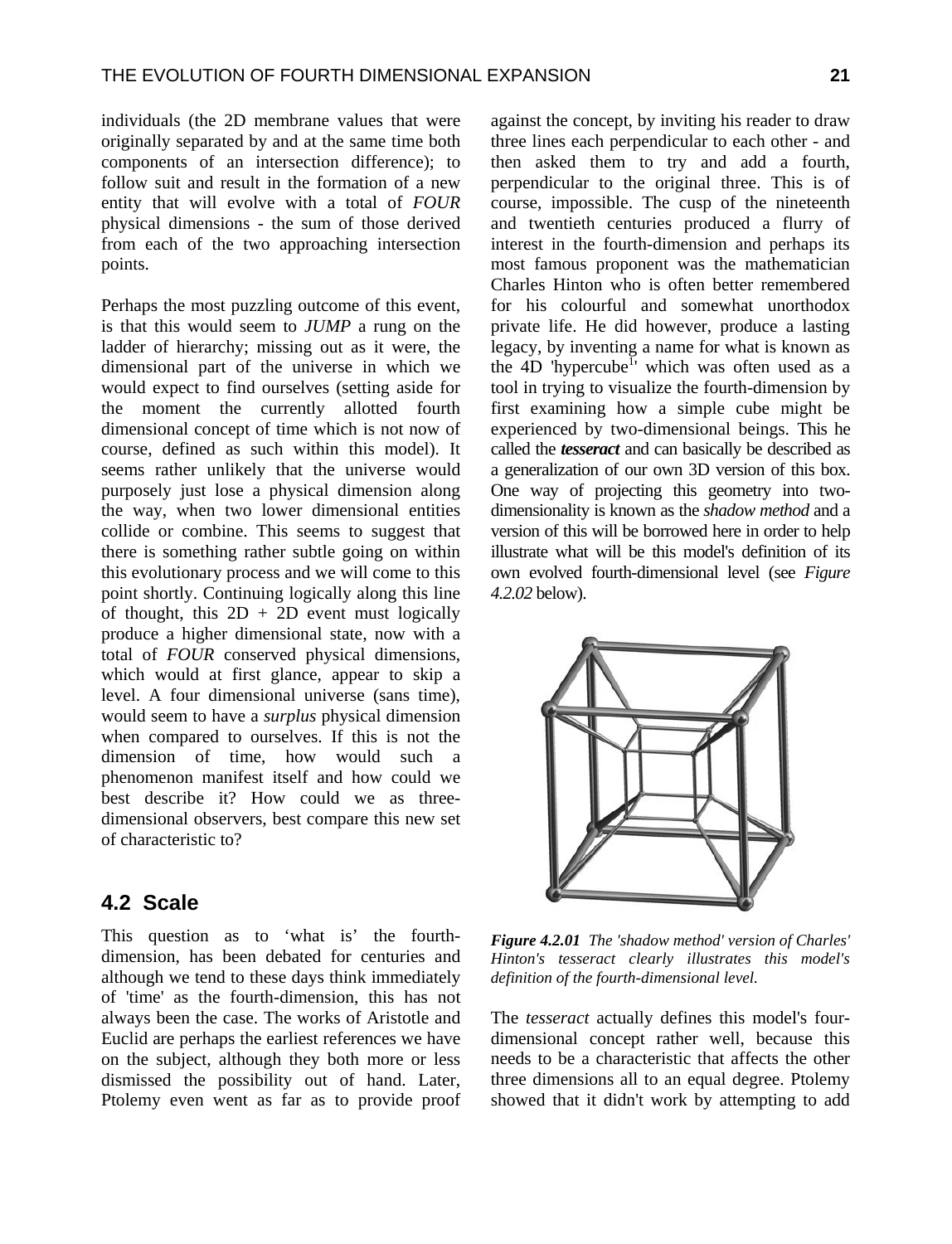another perpendicular to the equation, but it is *still* possible to add a definitive parameter that will satisfy all these requirements and this will be seen to be the concept of *SCALE*.

This new dimensional parameter would have the ability of being able to influence the three degrees of freedom (3D) that we are so familiar with; namely that of length, breadth and depth. The magnitude of this scale would itself, be determined by the integral dimension (or actually vector) of time, which as already mentioned, would be an inclusive property of singledimensional strings in the first place. An important consequence of this last statement is that while scale can and does influence all three degrees of freedom within what has become our own three-dimensional world, it is *not* an addition to what was an already existing threedimensionality. Scale (as a separate 4D world, came first and was three-dimensionality's evolutionary forerunner from which it was later differentiated. I will try to elaborate upon this in due course however.

Our own perception of *scale* is a separate property however. In its basic form, scale in our terms, can simply be considered as the size of an object or event - although in this context, it simply describes what has *already* happened in the construction of an object or event in our world. It has already been shown that a threedimensional object in our world can usually be defined by its position along three planes, namely an 'x'-axis; a 'y'-axis and a 'z'-axis; each of which are of course the perpendiculars that Ptolemy referred to earlier. They will provide a coordinate that dictates where they are in three-dimensional space. Using this always-present (now) unidimensional vector we call time, we can construct any object we please, through manipulation of any one, or indeed all three of these axes. We could for example, build a cube, a sphere or a pyramid or whichever solid we care to choose, simply by applying time to each of these coordinates (all translated into work of course).

We can also undertake a more abstract example, by producing a drawing of a cube, a sphere, a

pyramid or even a building for that matter and add whichever scale we desire. The drawing may represent an object at full size, one-twentieth its actual size, or indeed any scale we wish to choose. It doesn't change any three-dimensional characteristic (or ratio) of the object or event, because this has already occurred in the past when we produced the drawing in the first place. Scale as the fourth physical dimension, in what could now be defined as the fourth-dimensional state  $\{\emptyset_4\}$ , would provide a very real characteristic that would affect *all* the other three dimensions in real-time. The illustration of the tesseract that comprises *Figure 4.2.01* shows this very clearly, as the inner and outer component all have exactly the same proportions - apart from their size - or their scale. The reasons that scale *CAN* be applied in this way, is similar to why we were able to do our parlour trick with the twodimensional hexagon in Chapter 2. There is a provenance that connects all our evolved dimensions.

Returning to our own evolving embryonic universe; still governed by the *inclusive* vectors or timelines incorporated into the original singledimensional strings, *scale* as a real component within these newly emerging four-dimensional events (of zero intersection difference), would become an integral part of length, breadth and depth. We should therefore, have a more detailed look at this particular episode of dimensional differentiation in order to understand more fully not only why this model claims scale as the fourth-dimension, but why it came about in the first place.

Unlike the other three with which we are more accustomed to dealing with in our day-to-day experiences; our fourth physical dimension of scale would be determined by its need to use energy. It should again be remembered that at this stage, there is actually no such thing as threedimensionality and the effects of scale will be caused directly by the interaction of the zero intersection differences and the four, singledimensional string values from which they are comprised. The fourth-dimensional *reef-knot*  analogy described in Section 4.1 would evolve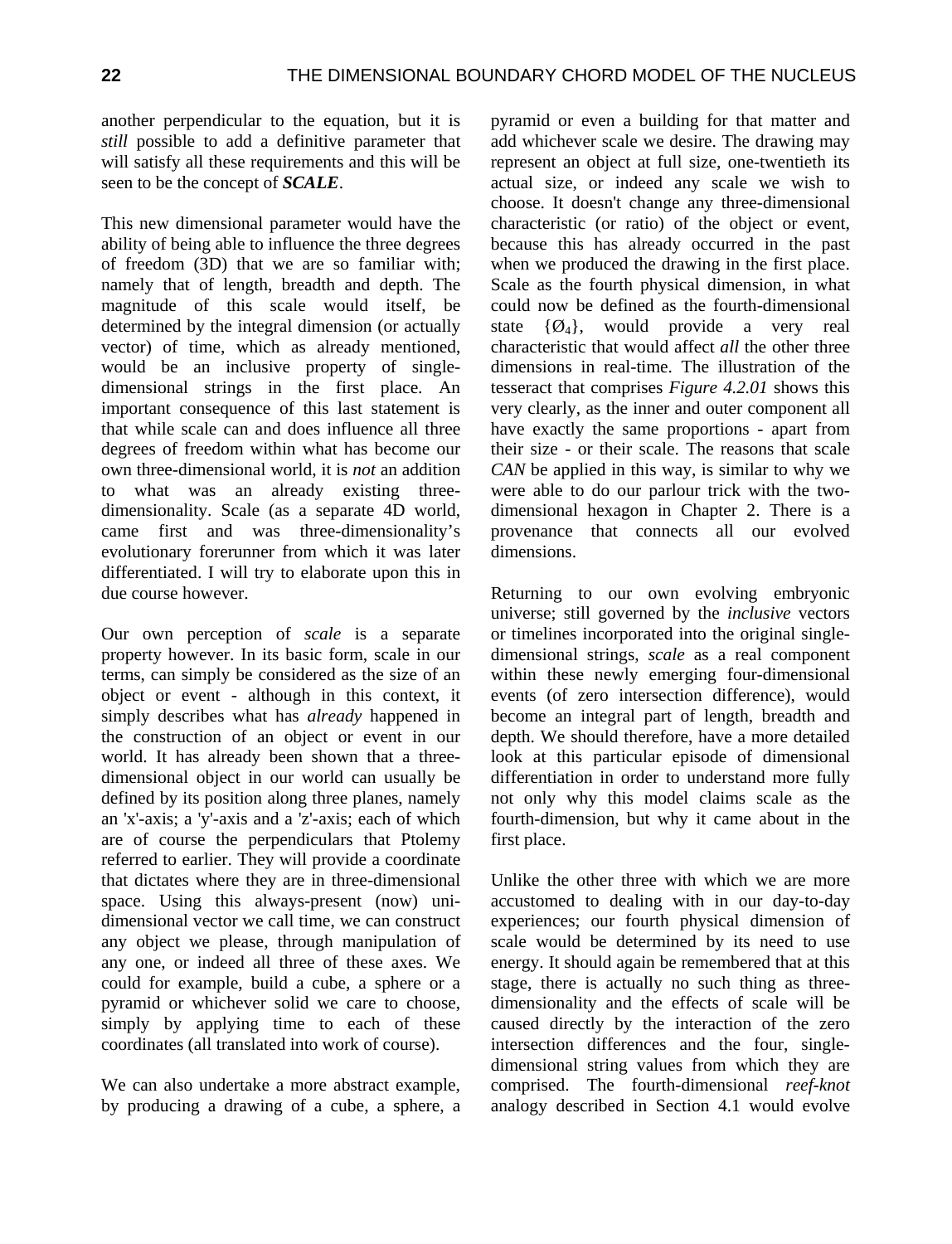from 'zero' time (this zero intersection difference), along the only direction it can and this is determined by the four available vectors to which this event will now be attached. These four connections will now fuel this evolving 4D 'scalar' characteristic.

Looking once more at our 'reef-knot' (see again Figure *4.1.01* above), it is clear that there is only *ONE* possible direction in which any scalar characteristic can operate - and this is 'outwards'. To produce such a scaling effect, one can imagine picking at a taut reef knot in real-life and pulling its loops apart. This produces what in essence is *still* a 'reef-knot', but one that is obviously a great deal looser and one that therefore takes up much more apparent volume within the bounds of the knot itself.



*Figure 4.2.02 As the four-dimensional 'knot' expands as a result of 'scale', the single-dimensional vectors to which it is connected will shrink (arrows 1, 2, 3 & 4 in the figure).* 

This increase in volume (literally the 'size' of the knot and analogous with the event's requirement for energy in this model) cannot just come from nowhere. Instead, this is gained at the expense of the four, single-dimensional strings from which the knot is constructed. As with any real-life reef knot, these strings (or vectors) will tend to naturally diminish in length as the knot expands. In the case of this now four-dimensional equivalent entity - an increase in 'scale' will mean that in order to obey the conservation laws, the knot must *absorb* single-dimensional string energy (labelled 1, 2, 3 and 4 in *Figure 4.2.02* above).

This has a two-fold effect. Firstly, each singledimensional string vector shrinks as its energy is transferred to - or absorbed by the knot and secondly, each string vector will also be connected to another knot and because of the way in which these strings are probably orientated in the first place, this means that any particular '4D' event may be connected (via these strings), to either another two, three or four neighbouring events. The consequence of this shrinkage or *retraction* as it can be called, is that adjacent 4D events will be drawn closer and closer together as the component of scale uses single-dimensional string energy (see *Figure 4.2.03* below).



*Figure 4.2.03. As the constituent string energies are absorbed by the expansion events, each would be drawn closer and closer in time to its neighbours.*

Considering the fact that these single-dimensional string vectors also represent 'time-lines' in their own right, this mass of four-dimensional events will also be drawn closer and closer together in time as they physically expand. The resultant exponential increase in all three of the physical dimensions that we would recognise would produce in-built inflation and the overall appearance of such an event would mirror that of the original single-dimensional 'ball of string' we met earlier. It would thus, more than likely be spherical. This emerging fourth-dimensional state  $\{\phi_4\}$ , would soon seem to be full of mutually approaching, almost uniformly inflating 'bubbles'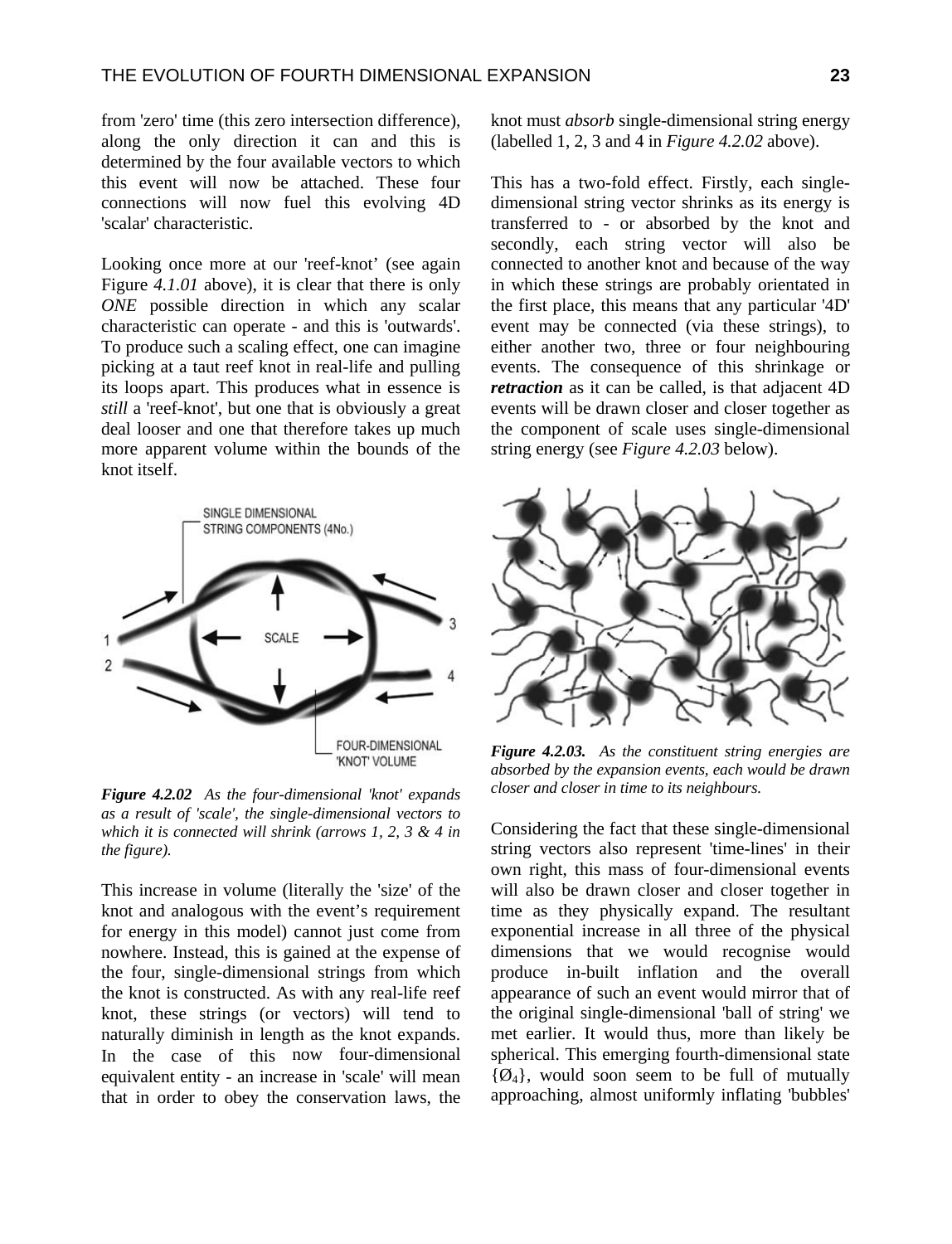as the connecting time-lines or string vectors grow shorter and shorter as their energy was absorbed. It would be this configuration; this apparently smooth percolation; that would ultimately be responsible for the next stage in the evolution of this multi-dimensional universe.

## **4.3 Multiple inflationary events**

These now mutually connected and expanding 'bubbles' will in a way, behave almost like mini big-bang events in their own right and could quite logically be defined as such, because their individual inflationary characteristics become the natural result of their inherited extra dimension of scale.



*Figure 4.3.01 As 4D events undergo expansion, they are each still connected to a total of four, singledimensional strings. These shrink as these 'scalar' events inflate and pull them all closer and closer together.*

The space we recognise would not exist outside each of these tiny, expanding universes and their packing (or distance apart), would be determined by the amount of energy they had absorbed from their integral and connective single-dimensional component strings (which are effectively positioned two rungs down the dimensional ladder from them). They would all be connected together by these 1D-strings and the more these events expanded; the *closer* will each be drawn towards its neighbours because of retraction - until all of these connective *string energies* are exhausted. With a mechanism in place that now provides the fuel, that in turn fires a four-dimensional outward expansion of *mini big-bang events*, individual scalar expansion will continue and the boundary surfaces of each of these events will be drawn closer and closer together.

Many cosmologists do not seem to like the idea of 'bubbles' within theories of an expanding universe<sup>1</sup> - but this is just what these fourdimensional expansion events appear to be. There is also another problem with such entities in that because they are all undergoing expansion (because of scale in this model); they would also be subject to 'phase-transitions' and associated 'cooling' effects, which many theorists like even less than the bubbles themselves. The problem has always been with the way in which such events were supposed to 'join-up' during the expansion or more correctly; what was thought to be the inflationary phase of the universe - and some have argued that such bubbles would be continually playing 'catch-up' as the rate of expansion exhibited by the universe as a whole *always* matched that of the bubbles themselves. In other words, the boundaries of any two adjacent bubbles would never be able to meet in a fast, inflationary universe. Many theorists argue that such bubbles would need to be travelling at the speed of light<sup>2</sup> and as far as we are aware, this would probably have been unlikely.

It will be argued that this model's own particular version of these bubbles is subtly different in that although initially of a random configuration, these spherical events are still mutually connected via their original single-dimensional threads. They will jostle for space therefore (but not technically the space we perceive as such) and achieve equilibrium as the outward pressure of expansion repels those similar surfaces of neighbouring events. There is actually a built-in limiting factor within this scenario in that these particular bubbles are held in close proximity to one another by the still shrinking, singledimensional strings to which they are still mutually connected. These bubbles are not expanding in space either, or certainly not the space we would recognise. This is *still* a period of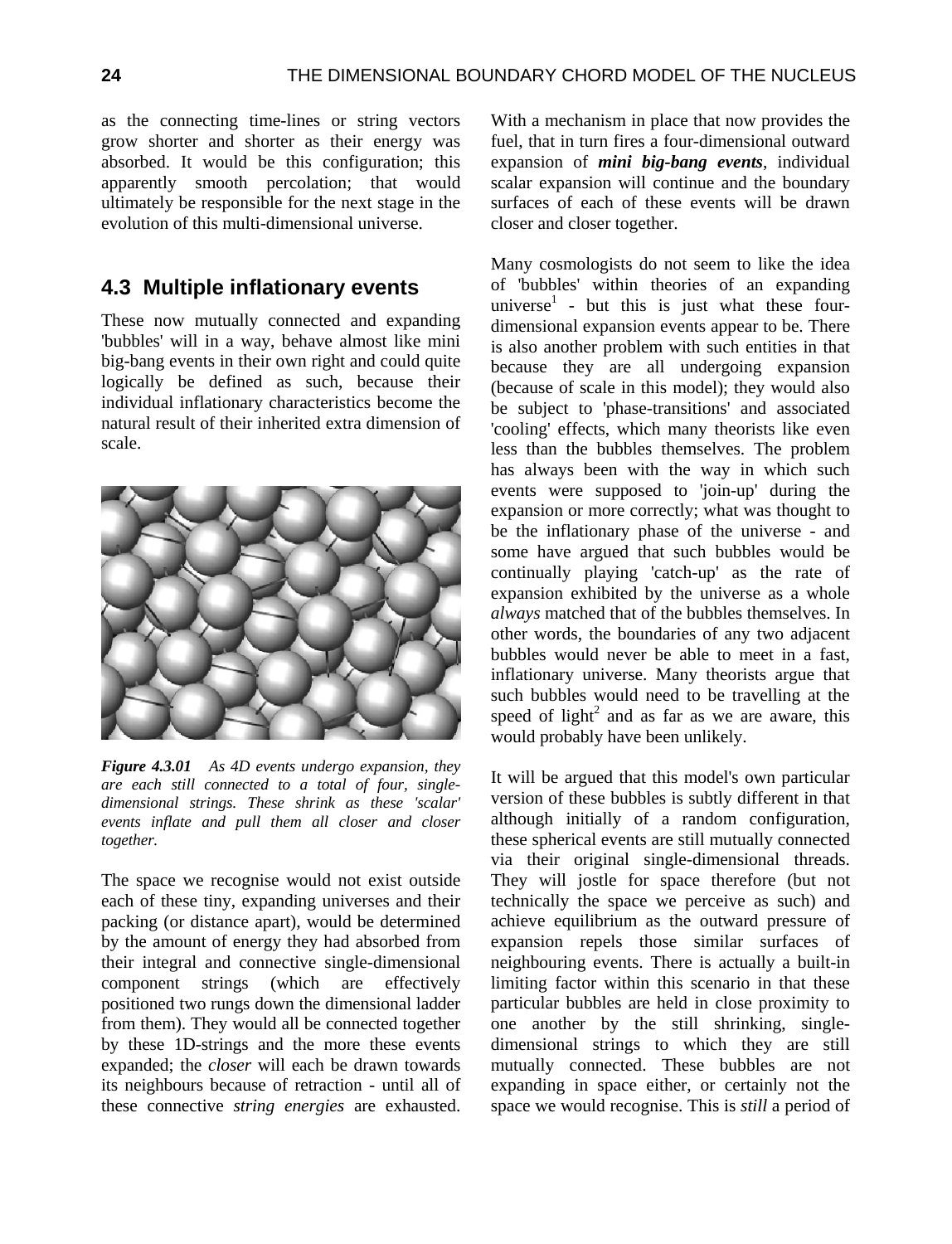dimensional differentiation and the 'space' in which they find themselves could still theoretically be considered as part of the nulluniverse that was originally a null-dimensional inequality. We will discover that the space we recognise as such is actually contained *within* each of these mini inflationary events.

Thus far, this dimensional evolution has produced a 'hierarchy' of dimensional energy levels that increase with complexity. Expansion (or inflation) at this stage, must use energy from the less complex dimensions that sit lower down, on what may be called the 'ladder of dimensional hierarchy'. In the previous chapter, the fourthdimensional level was assigned the (set) label  $\mathcal{O}_4$ in our attempt to keep some sort of track on these events and consequently:

$$
\emptyset_4 = \{ \emptyset_2, \emptyset_2 \},
$$

where  $\mathcal{O}_2$ , is the set that represented the lower two-dimensional level that evolved via the loop variable operation. This in turn, combined the null-universe and the original single-dimensional vector thus:

$$
\emptyset_2 = \{ \emptyset, \{ \emptyset \} \},
$$

The rate of expansion at this point will be proportional to the amount of energy used and can at this particular stage in these proceedings, simply be expressed by 'E'. Therefore:

$$
E \, \mathcal{O}_4 \quad = \quad \frac{\{\mathcal{O}_2, \ \mathcal{O}_2\}}{E},
$$

Both lower dimensional states will lose energy to expansion and the conservation laws should be satisfied. The consequence of this, is that as the expansion events are drawn closer and closer together, they will exhibit what can only be described as an *elastic tension* as the singledimensional strings lose energy and therefore shorten.

Cooling would seem to have a universal affinity with expansion, as our own gas laws illustrate and as these four-dimensional results of 2D-to-2D combination inflate over time, the energy contained therein, will tend to rarefy and some of this energy *must* be dissipated. It should be remembered however, that as already stated above, these events are still within a null-universe setting, in that any movement of energy *can only* occur within the material that makes up these expansion events and the single-dimensional strings that feed them. This dissipation of expansional energy can only take the form of a phase-change, or a *condensation*.

These expansion events could now definitely be likened to a myriad of inflating bubbles, now all becoming very closely packed together *and* they are at the same time, quickly differentiating as their volumes increase. This phase change or *condensation*, might better be defined as the conversion of kinetic to potential energy as dimensionally speaking, this young universe has not yet evolved enough to allow this phase change the room to do any thing else. Due to the *elastic tension* brought about by the connection of single-dimensional threads, the *packing* of these bubbles in relation to one another will strive for equilibrium and their spherical surfaces must ultimately make contact. There will however, be a natural repulsive effect as all exhibit an outward expansive push. They will also tend to jostle themselves into such a configuration that will allow them to occupy the *least* possible volume. A similar thing will happen if you pour a quantity of glass beads (or golf balls or any spherical objects) into a suitable container; they will all occupy the smallest possible volume. Whilst this analogy actually has everything to do with gravity, the effects will be similar here, in that it is *still* the single-dimensional threads that create this elastic tension that pulls them towards one another.

There is however, a fundamental problem with spheres when they become very tightly packed together. Two-dimensional circles, or threedimensional spheres, create *pore spaces* between their surfaces. These are at the inevitable boundary between three or more adjacent spheres, where the surfaces of neighbours are in almost perfect contact with one another. There is always